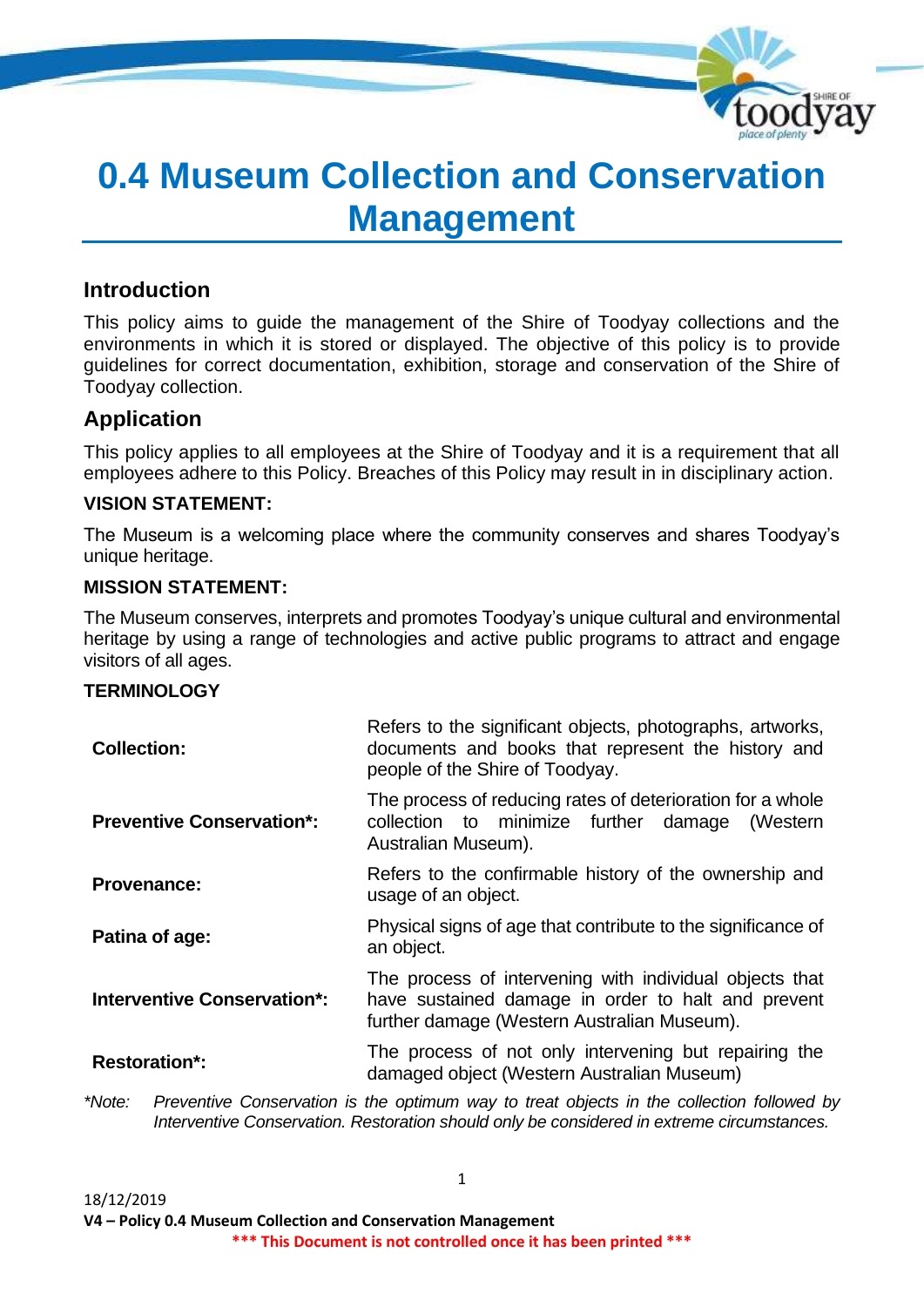

# **Museum Advisory Committee**

The Museum Advisory Committee is to be consulted on acquisition and deaccession of objects to and from the Museum.

# **POLICY STATEMENT**

# **1. Acceptance of Material into the Collection**

Acceptance into the collection will be subject to:

- 1.1. One of the following themes:
	- 1.1.1. Those objects that relate to the Indigenous cultural history of the Shire of Toodyay.
	- 1.1.2. Those objects that document or relate to the exploration and settlement of the Shire of Toodyay.
	- 1.1.3. Those objects that relate directly to law and order, law enforcement, convictism in the region, the Police Force in the region and those relating directly to imprisonment, life and conditions in the Newcastle Gaol or the region to become the Shire of Toodyay.
	- 1.1.4. Those objects that relate directly to Connor's Mill in its usage as a mill and a power station;
	- 1.1.5. Those objects that relate to Toodyay's involvement in military conflict;
	- 1.1.6. Objects that fall outside the region but are relevant to one of the above criteria may be considered for acquisition into the primary collection. Alternatively they may be documented, photographed and returned to the donor, or used in a secondary collection (eg. For educational purposes).
	- 1.1.7. Those objects that relate to the natural environmental history of the Shire of Toodyay.
- 1.2. Whether objects are considered, upon assessment, to be significant to the Shire of Toodyay, where significant refers to the historic, aesthetic, scientific and social values of an object.
- 1.3. Objects will only be accepted into the museum in accordance with the Museums Australia Inc. Code of Ethics, 1999, which supports the "international efforts of UNESCO, ICOM and other organisations to control and eliminate international trafficking in stolen and/or illegally exported works of art (particularly of indigenous peoples), antiquities, endangered or protected animal and plant species, and any other museum object". Objects must also be accepted in accordance with Local, State and Federal laws regarding our National Heritage (see Australian Government's *Environment Protection and Biodiversity Conservation Act 1999* at http://www.environment.gov.au/epbc/)

# **2. Acquisition of Objects**

- 2.1. Objects will be acquired by donation, purchase or bequest.
- 2.2. No object will be acquired that is constrained by any limitations.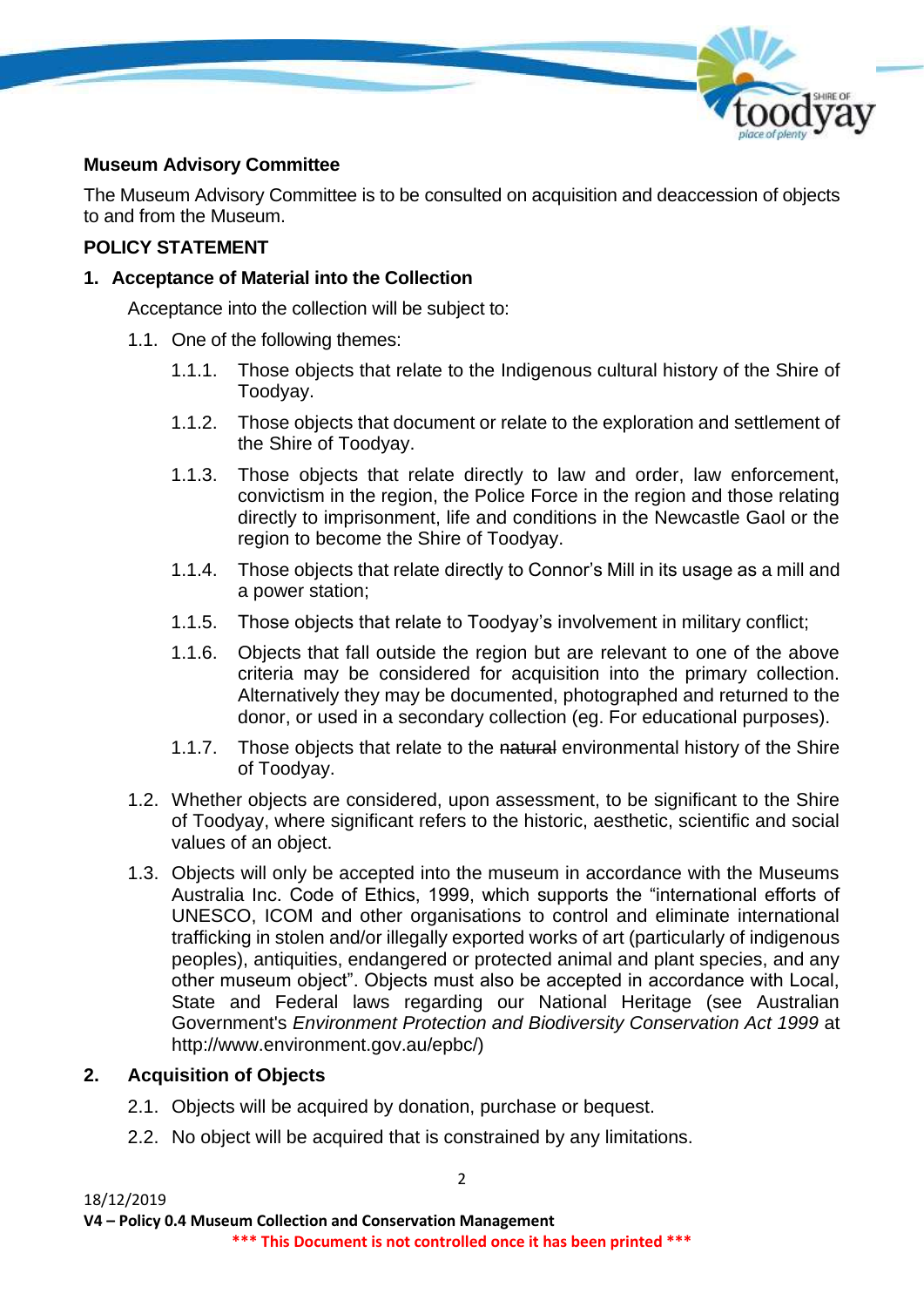

- 2.3. The intending donor must have legal title to the object, and be willing to pass legal title to the Museum.
- 2.4. Acquisition should not duplicate materials already in the collection unless for the exceptional purposes of education, comparison or condition.
- 2.5. Objects shall be collected only if in manageable condition and it is deemed possible for the Museum to safely document, conserve, preserve, store, display or interpret the objects without duress to its resources. This includes provenance of the object as well as physical condition.
- 2.6. All objects accepted into the collection will be accessioned, by the Curator or appointed Shire of Toodyay staff, in accordance with the Shire of Toodyay Procedural Manual for Collection Management of the Toodyay Museum **Collection**

## **3. Object Storage**

3.1. All objects are to be stored in accordance with the Shire of Toodyay Procedure Manual for Collections Management.

## **4. Safe Handling of Objects**

4.1. Objects will be handled in accordance with the Museums Australia Inc Museum Methods practical manual extract.

# **5. Loans (Incoming and Outgoing)**

- 5.1. Loans shall be processed in accordance with the Shire of Toodyay Procedural Manual for Collection Management of the Toodyay Museum Collection.
- 5.2. Objects will not be accepted on a short term loan for purposes other than for an event, exhibition or research.
- 5.3. Long term loans are unacceptable to the Museum. Three options exist for long term loans:
	- 5.3.1. The owner offers the object by donation;
	- 5.3.2. The owner bequest the object; or
	- 5.3.3. The object is documented, photographed and entered on the database, then returned to the owner.
- 5.4. Proper documentation shall accompany all incoming and outgoing loans.

#### **6. Deaccession of Objects**

- 6.1. Deaccession may only be undertaken due to duplication, condition, or irrelevance to the collection.
- 6.2. Deaccession by sale is only acceptable if the proceeds contribute to the conservation aims of the collection.
- 6.3. Disposal of the object must comply with the Museums Australia Inc. Code of Ethics.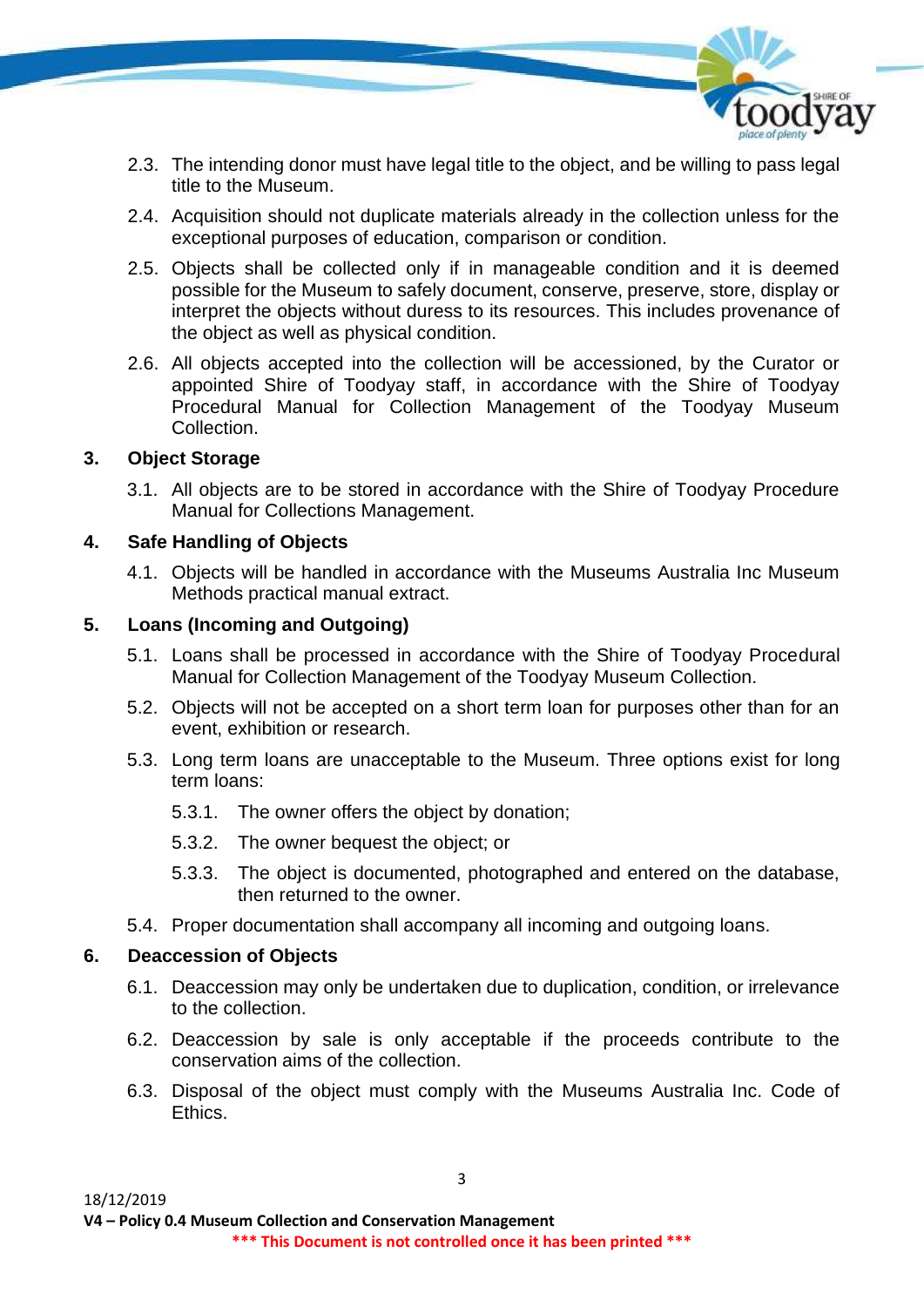

- 6.4. Deaccession will take place in accordance with the Shire of Toodyay Procedural Manual for Collection Management.
- 6.5. Full documentation of all deaccessions will take place.

## **7. Conservation**

- 7.1. Conservation and conservation practice must be the primary concern when using the collection particularly in reference to exhibition and display.
- 7.2. Only staff and volunteers that have been trained in Safe Handling Procedures will be allowed access to the collection.
- 7.3. Conservation treatment or restoration of objects will only be conducted by, or under the supervision of, a qualified conservator.
- 7.4. Any conservation treatment of object/s should be done in such a way that retains the significance, patina of age and evidence of use of the object/s. wherever possible, conservation treatments should be reversible.
- 7.5. The Museum will take every precaution to avoid accidental damage or loss to the collection through fire, flood, water damage, theft, vandalism, accident and damage from environment. Guidance is to be taken from Be Prepared: Guidelines for Small Museums for Writing a Disaster Preparedness Plan, Museum Methods: a Practical Guide to Managing Small Museums and Recollections: Caring for Collections across Australia.
- 7.6. The public will not be allowed to physically handle the collection unless under the direct supervision of the Curator.

#### **8. Policy Review**

Policy to be reviewed every three years.